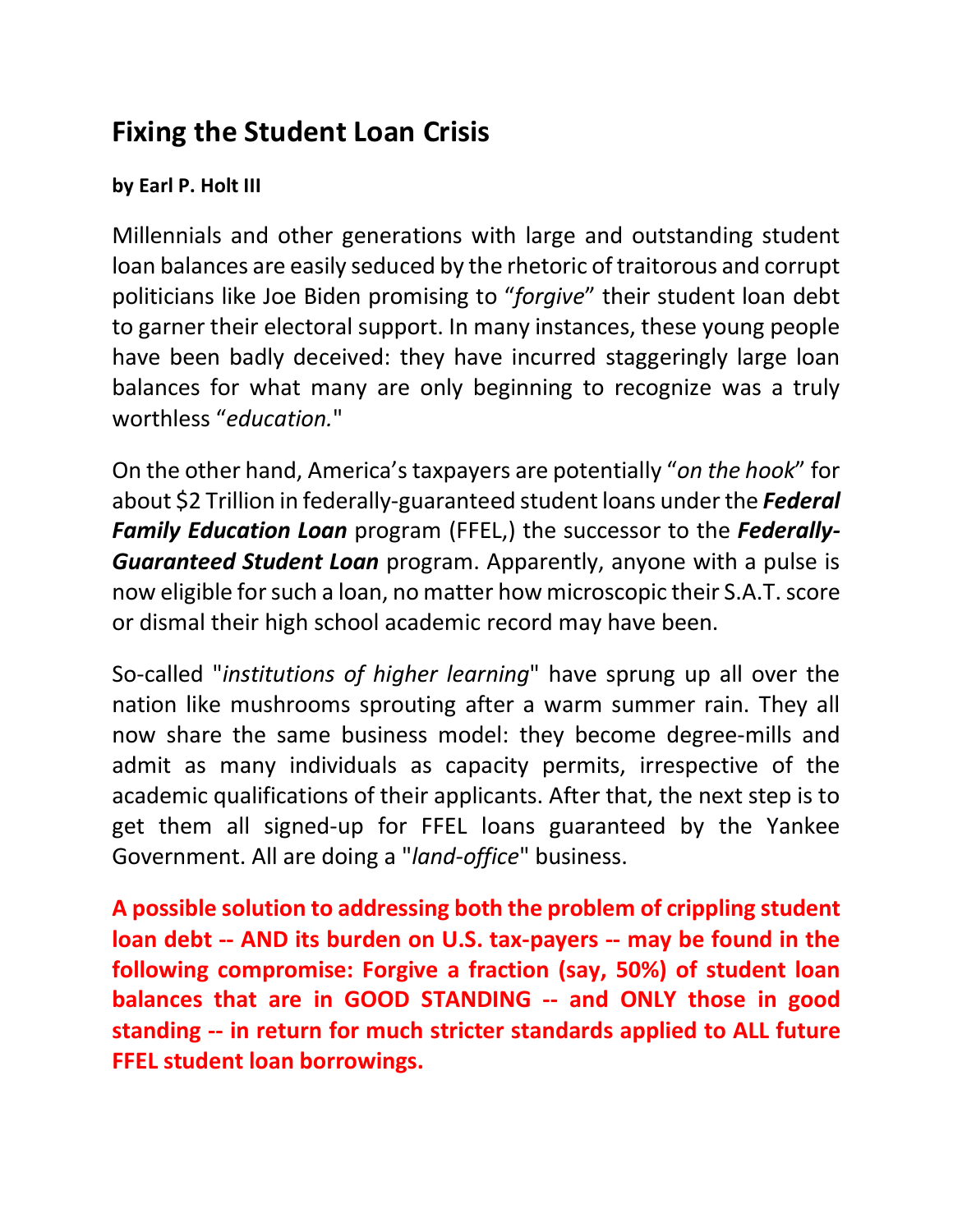Those wishing to reform the FFEL student loan program would instantly build a powerful constituency among both taxpayers and a significant portion of the more responsible Millennial generation who would be wise to support this compromise. Only those who have responsibly lived up to the terms of their loans should be eligible to benefit by having a portion of their loan balances forgiven by Congress.

**Cleaning out the Augean Stables of American education will take a great deal of sustained and courageous effort, but awarding all FFEL student loans and Pell Grants exclusively on the basis of merit would jump-start the process. Limiting FFEL student loans ONLY to those who score 1200 or higher on their S.A.T.s. would perform the much needed task of culling those who are not college material from so-called** *higher education***.**

Equally important, it would force many colleges and universities to reform their curricula and business model in order to compete for a student body possessing both the aptitude and desire to learn. Students who slept through four years of High School would no longer be permitted to waste trillions of taxpayer dollars -- and four years "*finding themselves*" -- while going through the indoctrination and charade that is now laughably called a "*college education.*" Instead, they would be encouraged to learn a trade or start a business.

*Pell Grants* might be awarded exclusively to those who study the Natural Sciences, Mathematics, Engineering or Business. Those majoring in basket-weaving, *Black Studies*, *Queer Studies*, *Feminist Studies*, and *Latino Studies* would no longer compete against our brightest math and science scholars for Pell Grants or FFEL student loans, as they do now.

**For example, nearly every so-called "***Historically Black College***" had a student loan default rate close to 100% during the Obama regime. That's because these so-called "***institutions of higher learning***" recruited illiterate and retarded black ghetto "***youth***," signed them up**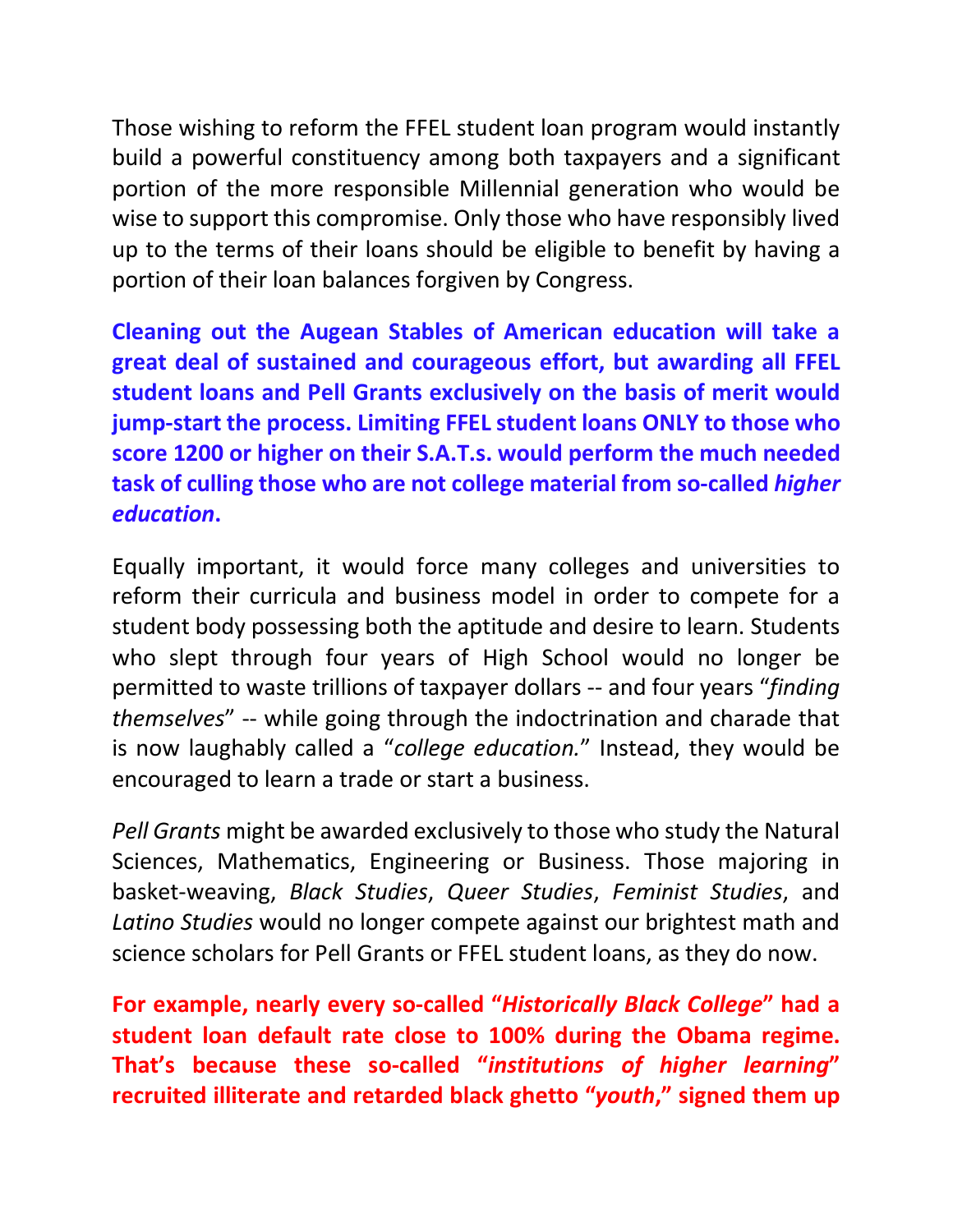**for FFEL student loans, and then received their tuition payments as compensation for their recruiting efforts. After that, these scholars were abandoned.**

It is likely that many of these ghetto "*scholars*" never even set foot on the campus where they were enrolled, and most were about as committed to repaying their student loans as they were to practicing sexual abstinence, or foreswearing drugs and alcohol. Obama reportedly "*discharged*" the outstanding balances of all these "*scholars*" at historically black colleges while he was *Tribal Chief*. Biden intends to do the same.

**Parents with students attending college would benefit from seeing a dramatic decline in tuition rates across the board.** That's because the enormous demand for a college education would be significantly diminished, since far fewer dollars would be "*chasing*" each college admission. Schools would be forced to compete for the best students, instead of the current situation in which an enormous influx of marginal students has been allowed to bid-up college tuition costs to unprecedented levels for everyone else.

**This would mean far less discretionary revenues for all universities to squander, so many would be forced to jettison the dead-weight on their faculties.** Departments catering to Black Studies, Queer Studies, Feminist Studies and Latino Studies would be decimated, and rightly so! Departments of Basket-Weaving, Sociology, Social Work, Philosophy and Physical Education would also take a significant and well-deserved "*hit.*"

**Taxpayers would experience enormous benefits by being relieved of the obligation to honor billions in defaulted student loans each year from students who had no business accumulating such debt. Presumably, those students attending an institution of higher learning would be brighter, far more serious, more deserving of the opportunity**